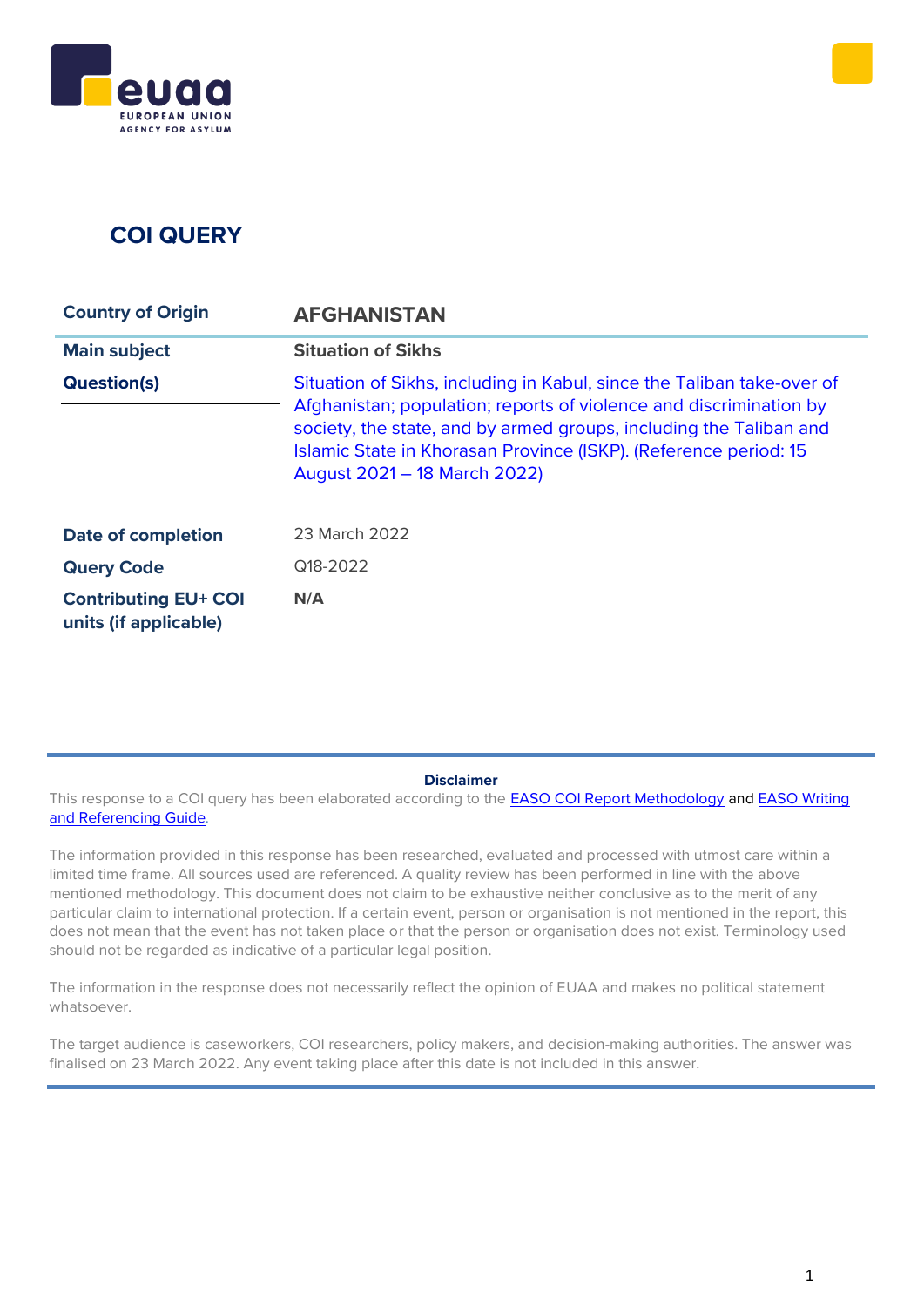



## **COI QUERY RESPONSE – Afghanistan**

### <span id="page-1-0"></span>**Situation of Sikhs, including in Kabul, since the Taliban take-over of Afghanistan; population; reports of violence and discrimination by society, the state, and by armed groups, including the Taliban and Islamic State in Khorasan Province (ISKP). (Reference period: 15 August 2021 – 18 March 2022)**

For background information on the treatment of Sikhs and Hindus in Afghanistan, see EASO COI Report (2017) [Afghanistan: Individuals targeted under societal and legal norms, Section](https://coi.euaa.europa.eu/administration/easo/PLib/Afghanistan_targeting_society.pdf)  [2.6](https://coi.euaa.europa.eu/administration/easo/PLib/Afghanistan_targeting_society.pdf) and EASO [COI Query \(2020\): Situation of Hindus and Sikhs \(2018-2020\).](https://coi.euaa.europa.eu/administration/easo/PLib/2020_08_Q14_EASO_COI_Query_Response_AFG_Hindus_Sikhs.pdf)

#### **1. Sikh population**

Historically, there were once 250 000 Sikhs in Afghanistan.<sup>1</sup> While according to AFP, in the 1970s, Afghanistan's Sikh population numbered 100,000.<sup>2</sup> In 1992, a reported 65 000 Sikhs fled the country upon the Taliban takeover. $3$  Sources report that there has been a significant reduction in the number of Sikhs in Afghanistan in recent decades<sup>4</sup> due to 'conflict, poverty and intolerance [that] have driven almost all of them into exile.'<sup>5</sup> When the Taliban had regained power in the capital in August 2021 following the withdrawal of US troops, 'a fresh wave of Sikhs fled' Afghanistan.<sup>'6</sup>

### *1.1. Evacuation of Sikhs since Taliban take-over since August 2021*

Following the Taliban take-over on 15 August, the Taliban made public statements saying that Afghan Sikhs and Hindus were allowed to travel to India, and stated that the rights of Sikhs would be protected.<sup>7</sup> However, after the takeover and despite these reassurances, Sikh leaders expressed fear in media statements made on behalf of their community, about the security of Sikhs.<sup>8</sup>

<sup>1</sup> Guardian (The), We can never go back': Taliban surge spreads fear in Delhi's 'Little Kabul', 25 August 2021, [url,](https://www.theguardian.com/world/2021/aug/25/if-i-go-back-i-will-be-killed-the-plight-of-afghan-refugees-in-india)  accessed 15 March 2022

<sup>2</sup> AFP, Stay or go? Dilemma facing last of Afghan Sikhs, 20 January 2022, [url,](https://www.rfi.fr/en/stay-or-go-dilemma-facing-last-of-the-afghan-sikhs) accessed 15 March 2022

<sup>&</sup>lt;sup>3</sup> Telegraph (The), Sikh exodus from Afghanistan as community flees extremist persecution after Taliban takeover, 13 October 2021[, url,](https://www.telegraph.co.uk/global-health/terror-and-security/sikh-exodus-afghanistan-community-flees-extremist-persecution/) accessed 16 March 2022

<sup>4</sup> Freedom House, Freedom in the World Report 2021 – Events of 2020: Afghanistan, 2021[, url,](https://freedomhouse.org/country/afghanistan/freedom-world/2021) accessed 15 March 2022; SBS Pashto, Grave fears' for the last remaining Sikhs and Hindus in Afghanistan, 28 September 2021, [url,](https://www.sbs.com.au/language/english/grave-fears-for-the-last-remaining-sikhs-and-hindus-in-afghanistan) accessed 16 March 2022

<sup>5</sup> AFP, Stay or go? Dilemma facing last of Afghan Sikhs, 20 January 2022, [url,](https://www.rfi.fr/en/stay-or-go-dilemma-facing-last-of-the-afghan-sikhs) accessed 15 March 2022

<sup>&</sup>lt;sup>6</sup> AFP, Stay or go? Dilemma facing last of Afghan Sikhs, 20 January 2022, [url,](https://www.rfi.fr/en/stay-or-go-dilemma-facing-last-of-the-afghan-sikhs) accessed 15 March 2022

<sup>7</sup> UNI, Afghan Hindus, Sikhs can travel to India: Taliban, 30 August 2021, [url,](http://www.uniindia.net/~/afghan-hindus-sikhs-can-travel-to-india-taliban/India/news/2491844.html) accessed 22 March 2022

<sup>&</sup>lt;sup>8</sup> UNI, Sikhs in Kabul are afraid, though Talibanis assured them safety: Manjinder Singh Sirsa, [url,](http://www.uniindia.net/news/india/sikhs-in-kabul-are-afraid-though-talibanis-assured-them-safety-manjinder-singh-sirsa/2482048.html) 19 August 2021, accessed 22 March 2022; ANI, Taliban silent on rights of minorities , we had high hopes from peace process, says Afghan MP Anarkali Kaur Honaryar, 24 August 2021, available at [url,](https://snapshot.factiva.com/Search/SSResults) accessed 21 March 2022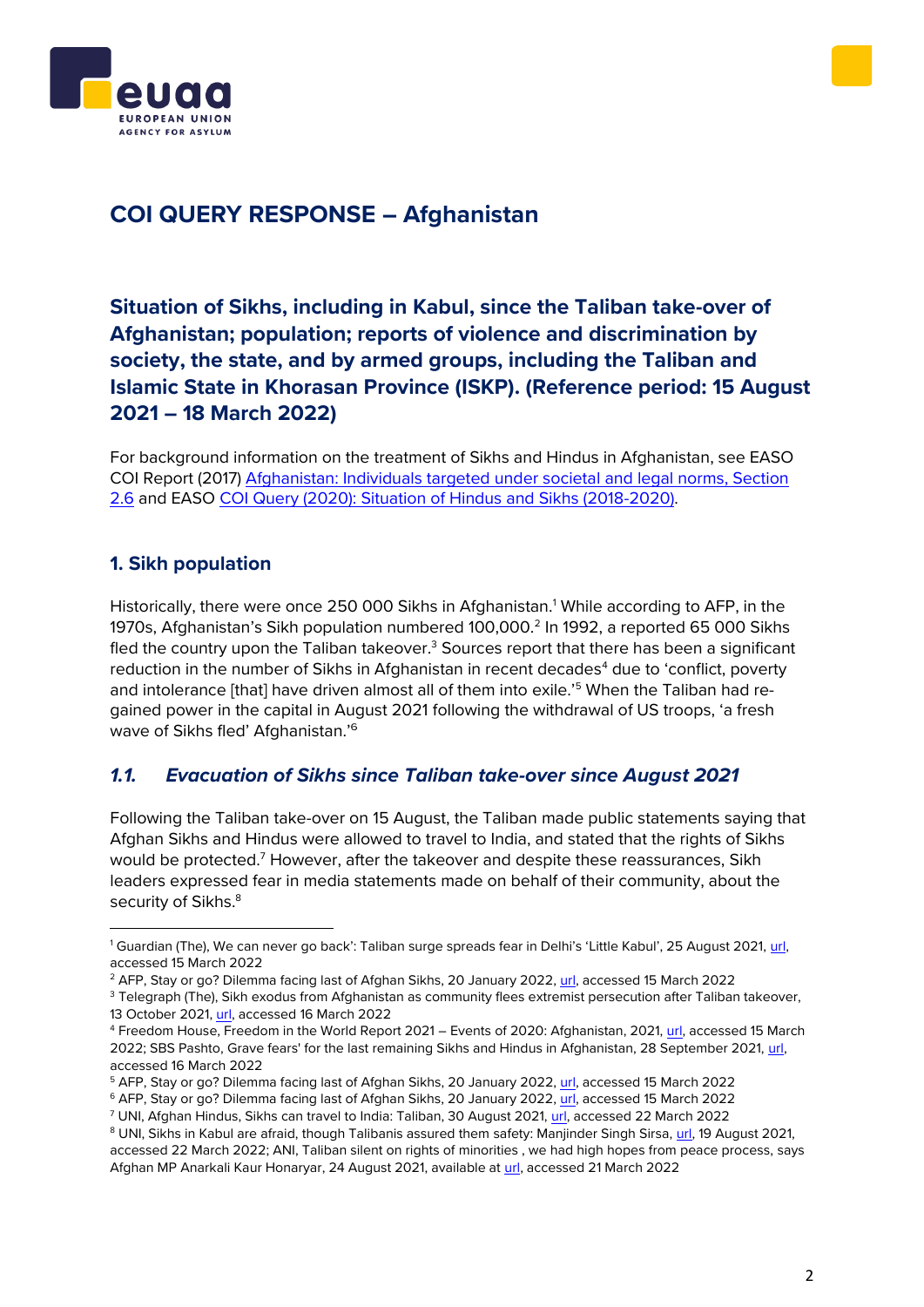



After the Taliban took over control of the country, many Afghan-Sikhs left their homes from different parts of Afghanistan and took shelter inside Gurdwaras (Sikh temples),<sup>9</sup> and in particular at the Dashmesh Pita in Karte Parwan Kabul, while trying to leave the country from Kabul airport.<sup>10</sup>

After the Taliban took over Kabul in August 2021, the Indian government introduced humanitarian emergency visas for Sikhs, enabling them to go to India.<sup>11</sup> Without providing details, sources reported in late August that, that 140 Afghan Sikhs and Hindus were prevented by the Taliban from accessing Kabul airport for evacuation<sup>12</sup> with the Sikhs taking shelter at the Sikh temple in Kabul.<sup>13</sup> The 140 Sikhs and Hindus located near the airport, were unable to board evacuation flights, as Kabul's airport was inaccessible after an alleged attack by the Islamic State in Khorasan Province (ISKP), in which a suicide bomb exploded at the airport.<sup>14</sup> Deccan Herald on 2 September 2021, reported that 'the chaos at the Kabul airport further escalated after the twin bomb attacks last week that killed scores of people including US servicemen.'<sup>15</sup> As reported on 8 September 2021, before the last US plane had left Afghanistan, nearly 600 people were able to via Kabul through Indian-initiated evacuation flights from Kabul airport; 67 Sikhs and Hindus were among those evacuated by India.<sup>16</sup> The suspension of flights and security issues prevented further evacuation of Sikhs.<sup>17</sup>

### *1.2. Remaining Sikh population as of March 2022*

Information on the exact number of Sikhs remaining in Afghanistan varied. According to sources, in 2021, including from around the period of the Taliban takeover, there were

<sup>&</sup>lt;sup>9</sup> Guardian (The), We can never go back': Taliban surge spreads fear in Delhi's 'Little Kabul', 25 August 2021, [url,](https://www.theguardian.com/world/2021/aug/25/if-i-go-back-i-will-be-killed-the-plight-of-afghan-refugees-in-india) accessed 15 March 2022; DW, Afghanistan: What does Taliban rule mean for Sikhs and Hindus?, 8 September 2021[, url,](https://www.dw.com/en/afghanistan-what-does-taliban-rule-mean-for-sikhs-and-hindus/a-59122249) accessed 16 March 2022

<sup>&</sup>lt;sup>10</sup> DW, Afghanistan: What does Taliban rule mean for Sikhs and Hindus?, 8 September 2021[, url,](https://www.dw.com/en/afghanistan-what-does-taliban-rule-mean-for-sikhs-and-hindus/a-59122249) accessed 16 March 2022

<sup>11</sup> New York Times (The), India says it will prioritize Hindus and Sikhs in issuing 'emergency visas' to Afghans, 17 August 2021[, url,](file:///C:/Users/myresme/AppData/Roaming/Microsoft/Word/url) accessed 16 March 2022; Outlook India, Afghanistan: India Extends Humanitarian Assistance To Taliban Ruled Region, 11 December 2021, [url,](https://www.outlookindia.com/website/story/india-news-afghanistan-india-extends-humanitarian-assistance-to-taliban-ruled-region/404704) accessed 15 March 2022

<sup>&</sup>lt;sup>12</sup> Hindu (The), Taliban stops 140 Hindu, Sikh Afghans from leaving Kabul, 26 August 2021, [url,](https://www.thehindu.com/news/international/taliban-stops-140-hindu-sikh-afghans-from-leaving-kabul/article61425812.ece) accessed 16 March 2022; Telegraph (The), Taliban stop 140 India-bound Afghan Sikhs and Hindus from taking flight, 29 August 2021, Factiva, accessed 22 March 2022

<sup>&</sup>lt;sup>13</sup> Telegraph (The), Taliban stop 140 India-bound Afghan Sikhs and Hindus from taking flight, 29 August 2021, Factiva, accessed 22 March 2022

<sup>&</sup>lt;sup>14</sup> DW, Afghanistan: What does Taliban rule mean for Sikhs and Hindus?, 8 September 2021, [url,](https://www.dw.com/en/afghanistan-what-does-taliban-rule-mean-for-sikhs-and-hindus/a-59122249) accessed 16 March 2022

<sup>&</sup>lt;sup>15</sup> Deccan Herald, Gurpurab: Taliban assure Sikhs safe passage to India, 2 September 2021, available at [url,](https://snapshot.factiva.com/Search/SSResults) accessed 21 March 2022

<sup>&</sup>lt;sup>16</sup> DW, Afghanistan: What does Taliban rule mean for Sikhs and Hindus?, 8 September 2021[, url,](https://www.dw.com/en/afghanistan-what-does-taliban-rule-mean-for-sikhs-and-hindus/a-59122249) accessed 16 March 2022

<sup>17</sup> Telegraph (The), Sikh exodus from Afghanistan as community flees extremist persecution after Taliban takeover, 13 October 2021[, url,](https://www.telegraph.co.uk/global-health/terror-and-security/sikh-exodus-afghanistan-community-flees-extremist-persecution/) accessed 16 March 2022; Telegraph (The), Taliban stop 140 India-bound Afghan Sikhs and Hindus from taking flight, 29 August 2021, Factiva, accessed 22 March 2022; Hindu (The), Taliban stops 140 Hindu, Sikh Afghans from leaving Kabul, 26 August 2021, [url,](https://www.thehindu.com/news/international/taliban-stops-140-hindu-sikh-afghans-from-leaving-kabul/article61425812.ece) accessed 16 March 2022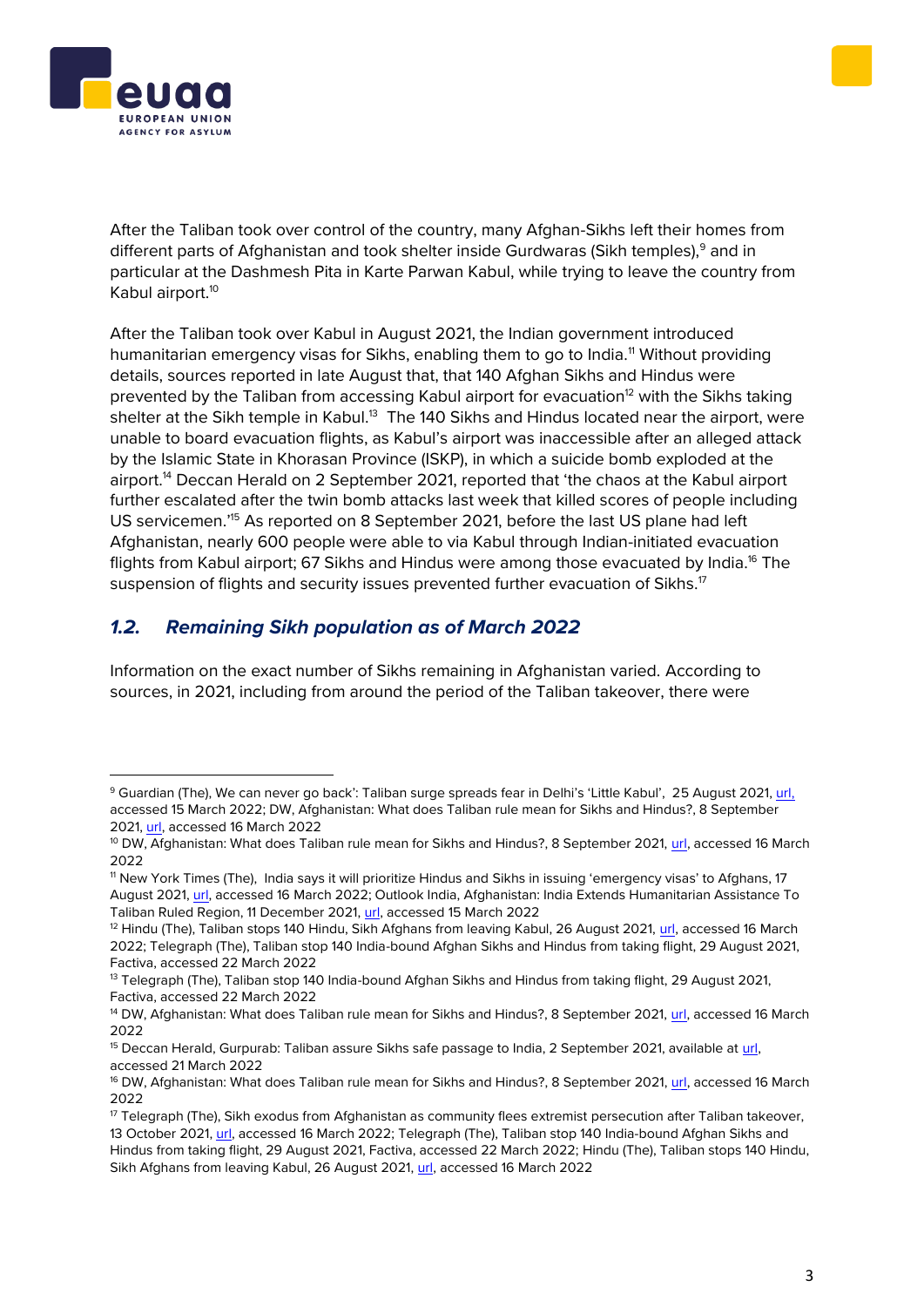



approximately 200<sup>18</sup> to 250 Sikhs left in Afghanistan.<sup>19</sup> However, sources further reported that an estimated that 140 Sikhs remained in Afghanistan<sup>20</sup> as of January 2022.<sup>21</sup> They were located mostly in the eastern city of Jalalabad, Kabul<sup>22</sup> Ghazni and Kandahar.<sup>23</sup> Although large numbers of Sikhs left Afghanistan, some decided to stay in order to take care of their places of worship and remaining heritage sites.<sup>24</sup> According to AFP, in Kabul, there is one remaining functional Sikh temple: the Karte Parwan Gurdwara (Gurdwara Dashmesh Pita).<sup>25</sup>

In September 2021, it was reported that most of the 'stranded' Sikhs who had taken refuge in the Karte Parwan Gurdwara trying to escape Afghanistan had returned to their homes,<sup>26</sup> and reopened their businesses in Kabul.<sup>27</sup> Reporting in September 2021, the Taliban stated that the group of 140 who had been prevented from leaving in August 'may be' permitted to depart, reportedly when the airport situation was more stable.<sup>28</sup> In December 2021, 94 Afghan Hindus and Sikhs, reportedly from among those 140 left behind, were airlifted by India out of Afghanistan, along with 3 scriptures saved from defunct temples.<sup>29</sup> The final number of those evacuated and remaining were not verifiable within the time constraints of this response.

#### **2. Reports of discrimination and violence against Sikhs since Taliban takeover**

### *2.1. Treatment by society*

Specific incidents relating to societal violence against Sikhs since August 2021 could not be found among the sources reported within the time constraints of this query.

<sup>&</sup>lt;sup>18</sup> AFP, [Afghanistan's last Sikhs in a dilemma: To stay or leave,](https://www.aljazeera.com/news/2022/1/20/stay-or-go-dilemma-facing-last-afghanistan-sikhs) January 2022[, url,](file:///C:/Users/myresme/Desktop/Anna%20H/Sikhs%20in%20AFG%20query%20Mar%202022/AFP,%20Stay%20or%20go%3f%20Dilemma%20facing%20last%20of%20Afghan%20Sikhs,%2020%20January%202022,%20available%20at:%20https:/www.rfi.fr/en/stay-or-go-dilemma-facing-last-of-the-afghan-sikhs,%20accessed%2022%20March%202022) accessed 15 March 2022; Telegraph (The), Sikh exodus from Afghanistan as community flees extremist persecution after Taliban takeover, 13 October 2021, [url](https://www.telegraph.co.uk/global-health/terror-and-security/sikh-exodus-afghanistan-community-flees-extremist-persecution/), accessed 16 March 2022; Guardian (The), We can never go back': Taliban surge spreads fear in Delhi's 'Little Kabul', 25 August 2021, [url,](https://www.theguardian.com/world/2021/aug/25/if-i-go-back-i-will-be-killed-the-plight-of-afghan-refugees-in-india) accessed 15 March 2022

<sup>&</sup>lt;sup>19</sup> DW, Afghanistan: What does Taliban rule mean for Sikhs and Hindus?, 8 September 2021[, url,](https://www.dw.com/en/afghanistan-what-does-taliban-rule-mean-for-sikhs-and-hindus/a-59122249) accessed 16 March 2022; AFP, Afghanis[tan's last Sikhs in a dilemma: To stay or leave,](https://www.aljazeera.com/news/2022/1/20/stay-or-go-dilemma-facing-last-afghanistan-sikhs) January 2022[, url,](file:///C:/Users/myresme/Desktop/Anna%20H/Sikhs%20in%20AFG%20query%20Mar%202022/AFP,%20Stay%20or%20go%3f%20Dilemma%20facing%20last%20of%20Afghan%20Sikhs,%2020%20January%202022,%20available%20at:%20https:/www.rfi.fr/en/stay-or-go-dilemma-facing-last-of-the-afghan-sikhs,%20accessed%2022%20March%202022) accessed 15 March 2022 <sup>20</sup> Telegraph (The), Taliban stop 140 India-bound Afghan Sikhs and Hindus from taking flight, 29 August 2021, Factiva, accessed 22 March 2022; AFP, Afghanistan's last Sikhs in a dilemma: To stay or leave, January 2022, [url,](file:///C:/Users/myresme/Desktop/Anna%20H/Sikhs%20in%20AFG%20query%20Mar%202022/AFP,%20Stay%20or%20go%3f%20Dilemma%20facing%20last%20of%20Afghan%20Sikhs,%2020%20January%202022,%20available%20at:%20https:/www.rfi.fr/en/stay-or-go-dilemma-facing-last-of-the-afghan-sikhs,%20accessed%2022%20March%202022) accessed 15 March 2022

<sup>21</sup> AFP, Afghanistan's last Sikhs in a dilemma: To stay or leave, January 2022, [url,](file:///C:/Users/myresme/Desktop/Anna%20H/Sikhs%20in%20AFG%20query%20Mar%202022/AFP,%20Stay%20or%20go%3f%20Dilemma%20facing%20last%20of%20Afghan%20Sikhs,%2020%20January%202022,%20available%20at:%20https:/www.rfi.fr/en/stay-or-go-dilemma-facing-last-of-the-afghan-sikhs,%20accessed%2022%20March%202022) accessed 15 March 2022 <sup>22</sup> AFP, Afghanistan's last Sikhs in a dilemma: To stay or leave, January 2022, [url,](file:///C:/Users/myresme/Desktop/Anna%20H/Sikhs%20in%20AFG%20query%20Mar%202022/AFP,%20Stay%20or%20go%3f%20Dilemma%20facing%20last%20of%20Afghan%20Sikhs,%2020%20January%202022,%20available%20at:%20https:/www.rfi.fr/en/stay-or-go-dilemma-facing-last-of-the-afghan-sikhs,%20accessed%2022%20March%202022) accessed 15 March 2022; SBS Pashto, 'Grave fears' for the last remaining Sikhs and Hindus in Afghanistan, 28 September 2021, [url,](https://www.sbs.com.au/language/english/grave-fears-for-the-last-remaining-sikhs-and-hindus-in-afghanistan) accessed 21 March 2022

<sup>&</sup>lt;sup>23</sup> SBS Pashto, 'Grave fears' for the last remaining Sikhs and Hindus in Afghanistan, 28 September 2021, url, accessed 21 March 2022

<sup>&</sup>lt;sup>24</sup> DW, Afghanistan: What does Taliban rule mean for Sikhs and Hindus?, 8 September 2021[, url,](https://www.dw.com/en/afghanistan-what-does-taliban-rule-mean-for-sikhs-and-hindus/a-59122249) accessed 16 March 2022

<sup>&</sup>lt;sup>25</sup> AFP, [Afghanistan's last Sikhs in a dilemma: To stay or leave,](https://www.aljazeera.com/news/2022/1/20/stay-or-go-dilemma-facing-last-afghanistan-sikhs) January 2022[, url,](file:///C:/Users/myresme/Desktop/Anna%20H/Sikhs%20in%20AFG%20query%20Mar%202022/AFP,%20Stay%20or%20go%3f%20Dilemma%20facing%20last%20of%20Afghan%20Sikhs,%2020%20January%202022,%20available%20at:%20https:/www.rfi.fr/en/stay-or-go-dilemma-facing-last-of-the-afghan-sikhs,%20accessed%2022%20March%202022) accessed 15 March 2022 <sup>26</sup> Indian Express (The), Taliban has offered minorities 'safe passage' to India for Gurpurab: organisers, 2 September 2021, Factiva, accessed 22 March 2022; Times of India, Afghan Sikhs, Hindus sheltering at Kabul gurdwara return home, 1 September 2021, Factiva, accessed 23 March 2022

<sup>&</sup>lt;sup>27</sup> Times of India, Afghan Sikhs, Hindus sheltering at Kabul gurdwara return home, 1 September 2021, Factiva, accessed 23 March 2022

<sup>&</sup>lt;sup>28</sup> Times of India, Afghan Sikhs, Hindus sheltering at Kabul gurdwara return home, 1 September 2021, Factiva, accessed 23 March 2022

<sup>&</sup>lt;sup>29</sup> Tribune (The), Afghan Sikhs, Hindus among 104 airlifted, scriptures brought back, 11 December 2022, url, accessed 22 March 2022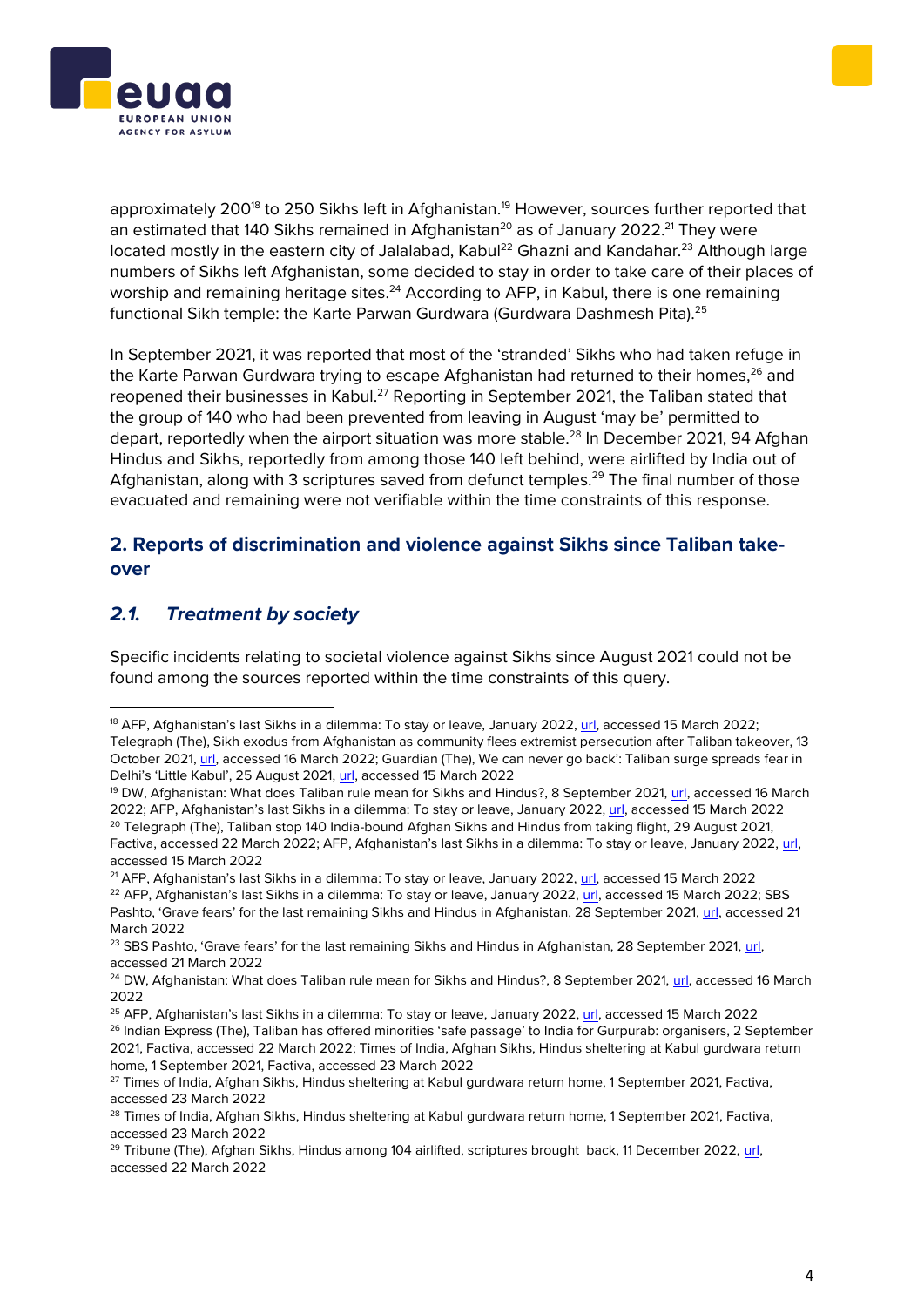



AFP reported that Afghan Sikhs have 'long faced discrimination' from the Muslim majority in Afghanistan.<sup>30</sup> Similarly, DW characterised the situation of minorities in Afghanistan as involving 'years of systematic and institutional discrimination.' <sup>31</sup> Puja Kaur Matta, an Afghan Sikh anthropologist reported on the societal treatment of Sikhs in an interview with DW. The anthropologist described that Sikhs in Afghanistan are perceived as Indian, while the Sikhs in India are perceived as Afghans; leaving Sikhs with no sense of a place to call home.<sup>32</sup> However, in contrast, according to the Afghanistan Analysts Network (AAN) analyst Fabrizio Foschini, 'almost no Afghan government or political group has indulged in openly discriminating or abusing the only recognised non-Muslim minority in the country.'33

Sources reported that Sikhs had encountered interference with their efforts to cremate the dead during cremation rituals including from threats of violence.<sup>34</sup>

In its 2020 report on religious freedom, USDOS stated that Sikhs and Hindus reported instances of discrimination and avoided settling disputes over commercial or civil matters in the court systems over 'fear of retaliation by the local community' and chose to settle disputes through community councils instead.<sup>35</sup> AAN similarly stated that Sikhs complain of

- 33 AAN, Blood in the Abode of Peace: The Attack on Kabul's Sikhs, 1 April 2020, [url,](https://www.afghanistan-analysts.org/en/reports/war-and-peace/blood-in-the-abode-of-peace-the-attack-on-kabuls-sikhs/) accessed 22 March 2022
- 34 USDOS, International Religious Freedom Report Afghanistan 2022, 21 May 2021, [url,](https://www.state.gov/wp-content/uploads/2021/05/240282-AFGHANISTAN-2020-INTERNATIONAL-RELIGIOUS-FREEDOM-REPORT.pdf) p. 3, accessed 16 March 2022

35 AAN, Blood in the Abode of Peace: The Attack on Kabul's Sikhs, 1 April 2020, [url,](https://www.afghanistan-analysts.org/en/reports/war-and-peace/blood-in-the-abode-of-peace-the-attack-on-kabuls-sikhs/) accessed 22 March 2022

<sup>&</sup>lt;sup>30</sup> AFP, Stay or go? Dilemma facing last of Afghan Sikhs, 20 January 2022, <u>url</u>, accessed 22 March 2022

<sup>&</sup>lt;sup>31</sup> DW, Afghanistan: What does Taliban rule mean for Sikhs and Hindus?, 8 September 2021[, url,](https://www.dw.com/en/afghanistan-what-does-taliban-rule-mean-for-sikhs-and-hindus/a-59122249) accessed 16 March 2022

<sup>32</sup> DW, Afghanistan: What does Taliban rule mean for Sikhs and Hindus?, 8 September 2021[, url,](https://www.dw.com/en/afghanistan-what-does-taliban-rule-mean-for-sikhs-and-hindus/a-59122249) accessed 16 March 2022

<sup>35</sup> USDOS, International Religious Freedom Report – Taliban rule mean for Sikhs and Hindus?, 8 September 2021, [url,](https://www.dw.com/en/afghanistan-what-does-taliban-rule-mean-for-sikhs-and-hindus/a-59122249) accessed 16 March 2022

<sup>35</sup> AFP, Stay or go? Dilemma facing last of Afghan Sikhs, 20 January 2022, [url,](https://www.rfi.fr/en/stay-or-go-dilemma-facing-last-of-the-afghan-sikhs) accessed 15 March 2022 <sup>35</sup> AAN, Blood in the Abode of Peace: The Attack on Kabul's Sikhs, 1 April 2020, [url,](https://www.afghanistan-analysts.org/en/reports/war-and-peace/blood-in-the-abode-of-peace-the-attack-on-kabuls-sikhs/) accessed 22 March 2022; DW, Afghanistan: What does Taliban rule mean for Sikhs and Hindus?, 8 September 2021, [url,](https://www.dw.com/en/afghanistan-what-does-taliban-rule-mean-for-sikhs-and-hindus/a-59122249) accessed 16 March 2022

<sup>&</sup>lt;sup>35</sup> Telegraph (The), Sikh exodus from Afghanistan as community flees extremist persecution after Taliban takeover, 13 October 2021[, url,](https://www.telegraph.co.uk/global-health/terror-and-security/sikh-exodus-afghanistan-community-flees-extremist-persecution/) accessed 16 March 2022

<sup>35</sup> Telegraph (The), Sikh exodus from Afghanistan as community flees extremist persecution after Taliban takeover, 13 October 2021[, url,](https://www.telegraph.co.uk/global-health/terror-and-security/sikh-exodus-afghanistan-community-flees-extremist-persecution/) accessed 16 March 2022

<sup>&</sup>lt;sup>35</sup> ANI, Taliban silent on rights of minorities, we had high hopes from peace process, says Afghan MP Anarkali Kaur Honaryar, 24 August 2021, available at [url,](https://snapshot.factiva.com/Search/SSResults) accessed 21 March 2022; BBC, Taliban flaunts Sikhs and Hindus living in Kabul, 19 August 2021, Factiva, accessed 21 March 2022; ANI, Our policy is to provide safety to all residents in Afghanistan including minorities: Top Taliban leader to Sikhs, 23 December 2021, available a[t url,](https://snapshot.factiva.com/Search/SSResults) accessed 21 March 2022

<sup>&</sup>lt;sup>35</sup> Hindu (The), Taliban stops 140 Hindu, Sikh Afghans from leaving Kabul, 26 August 2021, [url,](https://www.thehindu.com/news/international/taliban-stops-140-hindu-sikh-afghans-from-leaving-kabul/article61425812.ece) accessed 16 March 2022; The Logical Indian, Taliban Assures Safety To Afghanistans Sikh, Hindu Communities; Asks Them Not To Leave Country, 17 August 2021[, url,](https://thelogicalindian.com/trending/sikh-and-hindu-communities-assured-safety-by-taliban-30274) accessed 21 March 2022

<sup>&</sup>lt;sup>35</sup> The Logical Indian, Taliban Assures Safety To Afghanistan's Sikh, Hindu Communities; Asks Them Not To Leave Country, 17 August 2021, [url,](https://thelogicalindian.com/trending/sikh-and-hindu-communities-assured-safety-by-taliban-30274) accessed 21 March 2022

DW, A<sup>35</sup> UNOHCHR, 31<sup>st</sup> Special Session of the Human Rights Council – The serious human rights concerns and situation in Afghanistan, 24 August 2021, [url,](https://www.ohchr.org/en/2021/08/31st-special-session-human-rights-council-serious-human-rights-concerns-and-situation?LangID=E&NewsID=27403) accessed 21 March 2022

<sup>&</sup>lt;sup>35</sup> AI, Afghanistan: Taliban responsible for brutal massacre of Hazara men – new investigation, 19 August 2021, url, accessed 22 March 2022Afghanistan 2020, 12 May 2021[, url,](https://www.state.gov/wp-content/uploads/2021/05/240282-AFGHANISTAN-2020-INTERNATIONAL-RELIGIOUS-FREEDOM-REPORT.pdf) accessed 22 March 2022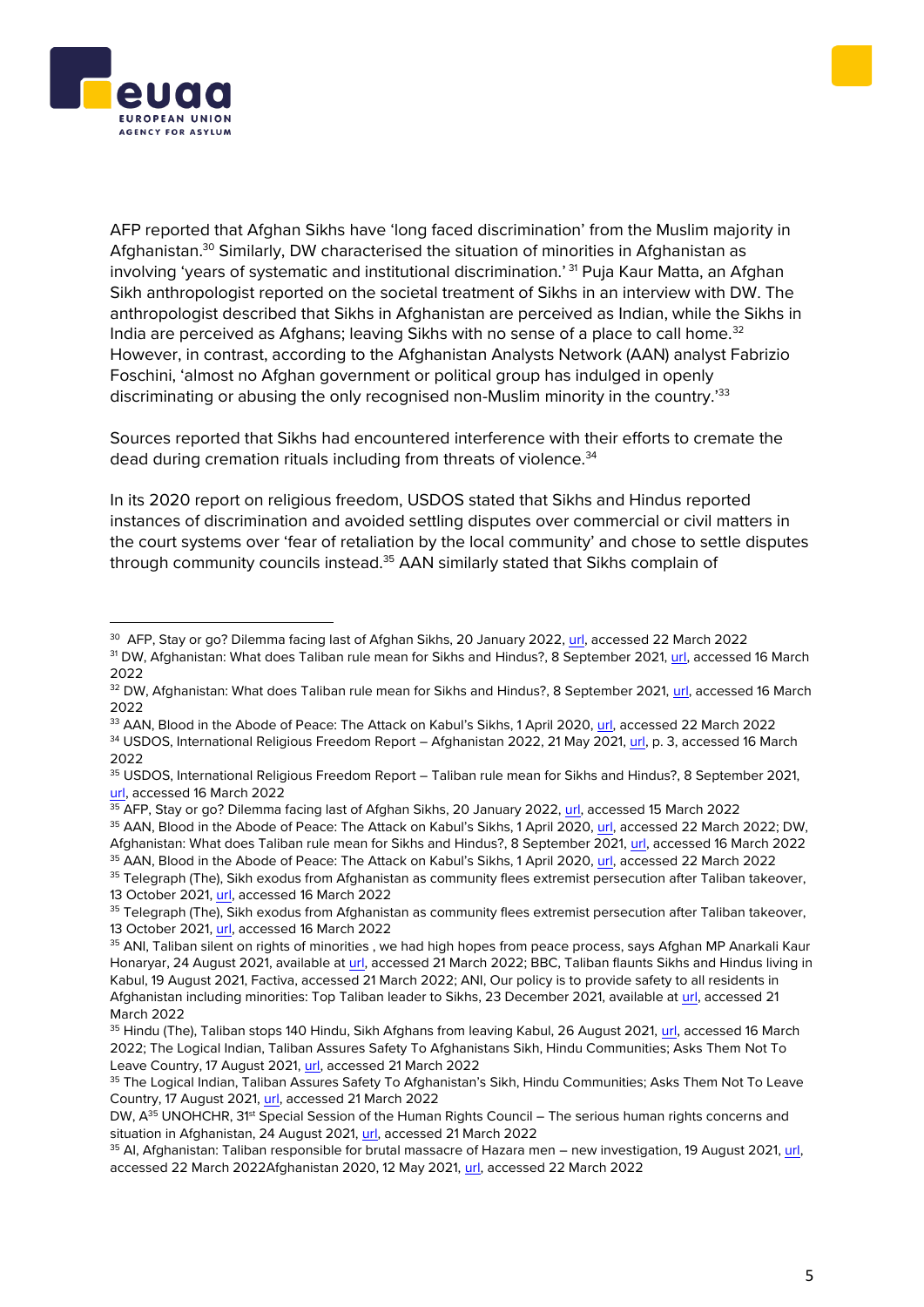



discrimination in courts and education as well as being targets for police bribery.<sup>36</sup> Furthermore, the same source remarked that 'there has never been a widespread feeling of hatred, contempt or rancour directed at this particular community among the Afghan population at large, at least in Kabul and other major cities' however decades of war have caused 'communal clashes' to increase occasionally.<sup>37</sup>

The law mandates an additional seat in the parliament is reserved for a member of the Hindu or Sikh communities and that person is not obliged to swear allegiance to Islam. However, information on how parliamentary representation of minorities has been or will be affected by the Taliban take over could not be found. In 2020, USDOS reported that there were Sikhs serving in the government: one presidentially appointed member of the upper house of parliament, one elected member of the lower house, and one presidential advisor on Sikh and Hindu affairs.<sup>38</sup> However, two Afghan Sikh MPs were evacuated in the wake of the Taliban seizure of power: Narendra Singh Khalsa<sup>39</sup> and Anarkali Kaur Honaryar.<sup>40</sup>

### *2.2. Treatment by ISKP*

Information on incidents targeting Sikhs by ISKP could not be found among the sources consulted by EUAA within time constraints. However, the following information may be relevant.

Islamic State in Khorasan Province (ISKP) is a regional affiliate of the Islamic State extremist group.<sup>41</sup> ISKP has claimed attacks against Afghan Sikhs and Hindus in the past.<sup>42</sup> AFP explained in January 2022 that Sikhs face threats from ISIL's Afghan arm.<sup>43</sup> The two recent major attacks on Sikhs were claimed by ISKP: in 2018, a suicide bomb hit a motorcade carried a Sikh parliamentary candidate and the detonation killed 17 people. In 2020, 25 Sikhs were killed in an attack on a Gurdwara attack in Kabul claimed by ISKP.<sup>44</sup> Afghanistan analyst Fabrizio Foschini, of the Afghanistan Analysts Network (AAN), states that while it is most plausible that ISKP carried out the attacks, there have been reports that the government's security officials at that time accused the Taliban's Haggani network of responsibility.<sup>45</sup>

Narendra Singh Khalsa, appointed as Afghanistan's only Sikh Member of Parliament believed that Afghanistan was no longer safe for Sikhs. According to her, 'there was no government to

<sup>36</sup> AAN, Blood in the Abode of Peace: The Attack on Kabul's Sikhs, 1 April 2020, [url,](https://www.afghanistan-analysts.org/en/reports/war-and-peace/blood-in-the-abode-of-peace-the-attack-on-kabuls-sikhs/) accessed 22 March 2022

<sup>&</sup>lt;sup>37</sup> AAN, Blood in the Abode of Peace: The Attack on Kabul's Sikhs, 1 April 2020, [url,](https://www.afghanistan-analysts.org/en/reports/war-and-peace/blood-in-the-abode-of-peace-the-attack-on-kabuls-sikhs/) accessed 22 March 2022

<sup>38</sup> USDOS, International Religious Freedom Report – Afghanistan 2020, 12 May 2021, [url,](https://www.state.gov/wp-content/uploads/2021/05/240282-AFGHANISTAN-2020-INTERNATIONAL-RELIGIOUS-FREEDOM-REPORT.pdf) p. 12, accessed 22 March 2022

<sup>39</sup> WION, Situation is serious, says Afghan Sikh MP Narendra Khalsa, 24 August 2021, [url,](https://www.wionews.com/india-news/situation-is-serious-says-afghan-sikh-mp-narendra-khalsa-407909) accessed 22 March 2022 <sup>40</sup> DNA WebTeam, ' Why is world silent ?' asks Afghanistan's first female Sikh MPAnarkali Kaur Honaryar, 24 August 2021[, url,](https://www.dnaindia.com/india/report-why-is-world-silent-asks-afghanistan-s-first-female-sikh-mp-anarkali-kaur-honaryar-2907569) accessed 21 March 2022

<sup>41</sup> DW, Afghanistan: What does Taliban rule mean for Sikhs and Hindus?, 8 September 2021, [url,](https://www.dw.com/en/afghanistan-what-does-taliban-rule-mean-for-sikhs-and-hindus/a-59122249) accessed 16 March 2022

<sup>42</sup> BBC, Taliban flaunts Sikhs and Hindus living in Kabul, 19 August 2021, Factiva, accessed 21 March 2022; DW, Afghanistan: What does Taliban rule mean for Sikhs and Hindus?, 8 September 2021, [url,](https://www.dw.com/en/afghanistan-what-does-taliban-rule-mean-for-sikhs-and-hindus/a-59122249) accessed 16 March 2022 <sup>43</sup> AFP, Stay or go? Dilemma facing last of Afghan Sikhs, 20 January 2022, [url,](https://www.rfi.fr/en/stay-or-go-dilemma-facing-last-of-the-afghan-sikhs) accessed 15 March 2022

<sup>44</sup> AAN, Blood in the Abode of Peace: The Attack on Kabul's Sikhs, 1 April 2020, [url,](https://www.afghanistan-analysts.org/en/reports/war-and-peace/blood-in-the-abode-of-peace-the-attack-on-kabuls-sikhs/) accessed 22 March 2022; DW, Afghanistan: What does Taliban rule mean for Sikhs and Hindus?, 8 September 2021, [url,](https://www.dw.com/en/afghanistan-what-does-taliban-rule-mean-for-sikhs-and-hindus/a-59122249) accessed 16 March 2022 <sup>45</sup> AAN, Blood in the Abode of Peace: The Attack on Kabul's Sikhs, 1 April 2020, [url,](https://www.afghanistan-analysts.org/en/reports/war-and-peace/blood-in-the-abode-of-peace-the-attack-on-kabuls-sikhs/) accessed 22 March 2022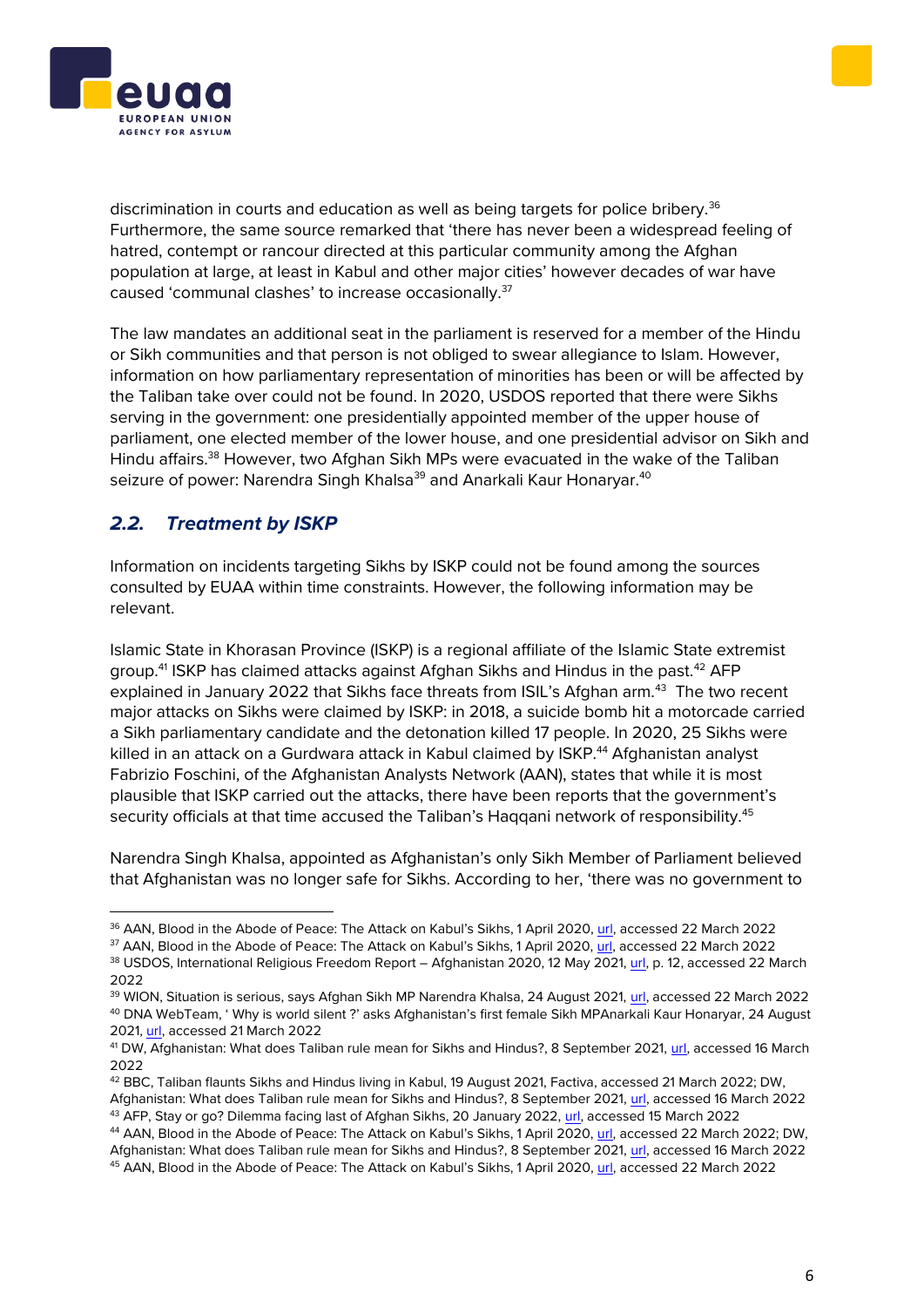



protect us and there is no peace.' The Member of Parliament reported that she had received 'constant death threats from ISIS […] I still don't know the reason they want to kill us'.<sup>46</sup> The Telegraph explained that Afghans Sikh community 'is nearing extinction' as the Taliban's arrival and general increase of violence by ISIL contributed to the reduction of Sikhs in Afghanistan.<sup>47</sup>

### *2.3. Treatment by the Taliban since August 15 take-over of the government*

#### **Efforts and public statements by the Taliban about Sikhs since the take-over**

Sources report that the Taliban leadership has made public statements after the takeover stating that, despite past treatment, minorities such as Sikhs would be safe under their rule,<sup>48</sup> and urged them not to leave Afghanistan.<sup>49</sup> The Taliban's reassurance came at a time when Sikhs were seeking safety in their Kabul-based Karte Parwan Gurdwara/temple shortly after the takeover.<sup>50</sup>

Speaking on 24 August 2021, Michelle Bachelet, the UN High Commissioner for Human Rights, said that 'Afghanistan's diverse ethnic and religious minorities are also at risk of violence and repression, given previous patterns of serious violations under Taliban rule and reports of killings and targeted attacks in recent months.'<sup>51</sup> While not specifically mentioning Sikhs, Amnesty International similarly stated that 'ethnic and religious minorities remain at particular risk under Taliban rule in Afghanistan.'<sup>52</sup>

Anarkali Kaur Honaryar, a female Sikh member of Member of Parliament serving in the Parliament, fled Afghanistan to India shortly after the Taliban took over. On 24 August, after her evacuation, she gave media statements in which she stated that Afghanistan was under control of 'terrorists' and there was a 'threat of reprisal killings'. She stated that the Taliban had been 'silent on the rights of minorities' and that such rights in the future were 'uncertain'.<sup>53</sup>

<sup>46</sup> Telegraph (The), Sikh exodus from Afghanistan as community flees extremist persecution after Taliban takeover, 13 October 2021[, url,](https://www.telegraph.co.uk/global-health/terror-and-security/sikh-exodus-afghanistan-community-flees-extremist-persecution/) accessed 16 March 2022

 $47$  Telegraph (The), Sikh exodus from Afghanistan as community flees extremist persecution after Taliban takeover, 13 October 2021[, url,](https://www.telegraph.co.uk/global-health/terror-and-security/sikh-exodus-afghanistan-community-flees-extremist-persecution/) accessed 16 March 2022

<sup>48</sup> ANI, Taliban silent on rights of minorities, we had high hopes from peace process, says Afghan MP Anarkali Kaur Honaryar, 24 August 2021, available at [url,](https://snapshot.factiva.com/Search/SSResults) accessed 21 March 2022; BBC, Taliban flaunts Sikhs and Hindus living in Kabul, 19 August 2021, Factiva, accessed 21 March 2022; ANI, Our policy is to provide safety to all residents in Afghanistan including minorities: Top Taliban leader to Sikhs, 23 December 2021, available a[t url,](https://snapshot.factiva.com/Search/SSResults) accessed 21 March 2022

<sup>&</sup>lt;sup>49</sup> Hindu (The), Taliban stops 140 Hindu, Sikh Afghans from leaving Kabul, 26 August 2021, [url,](https://www.thehindu.com/news/international/taliban-stops-140-hindu-sikh-afghans-from-leaving-kabul/article61425812.ece) accessed 16 March 2022; The Logical Indian, Taliban Assures Safety To Afghanistans Sikh, Hindu Communities; Asks Them Not To Leave Country, 17 August 2021[, url,](https://thelogicalindian.com/trending/sikh-and-hindu-communities-assured-safety-by-taliban-30274) accessed 21 March 2022

<sup>50</sup> Logical Indian (The), Taliban Assures Safety To Afghanistan's Sikh, Hindu Communities; Asks Them Not To Leave Country, 17 August 2021, [url,](https://thelogicalindian.com/trending/sikh-and-hindu-communities-assured-safety-by-taliban-30274) accessed 21 March 2022

<sup>&</sup>lt;sup>51</sup> UNOHCHR, 31<sup>st</sup> Special Session of the Human Rights Council – The serious human rights concerns and situation in Afghanistan, 24 August 2021, [url,](https://www.ohchr.org/en/2021/08/31st-special-session-human-rights-council-serious-human-rights-concerns-and-situation?LangID=E&NewsID=27403) accessed 21 March 2022

<sup>52</sup> AI, Afghanistan: Taliban responsible for brutal massacre of Hazara men – new investigation, 19 August 2021, [url,](https://www.amnesty.org/en/latest/news/2021/08/afghanistan-taliban-responsible-for-brutal-massacre-of-hazara-men-new-investigation/)  accessed 22 March 2022

<sup>&</sup>lt;sup>53</sup> ANI, Taliban silent on rights of minorities, we had high hopes from peace process, says Afghan MP Anarkali Kaur Honaryar, 24 August 2021, available at [url,](https://snapshot.factiva.com/Search/SSResults) accessed 21 March 2022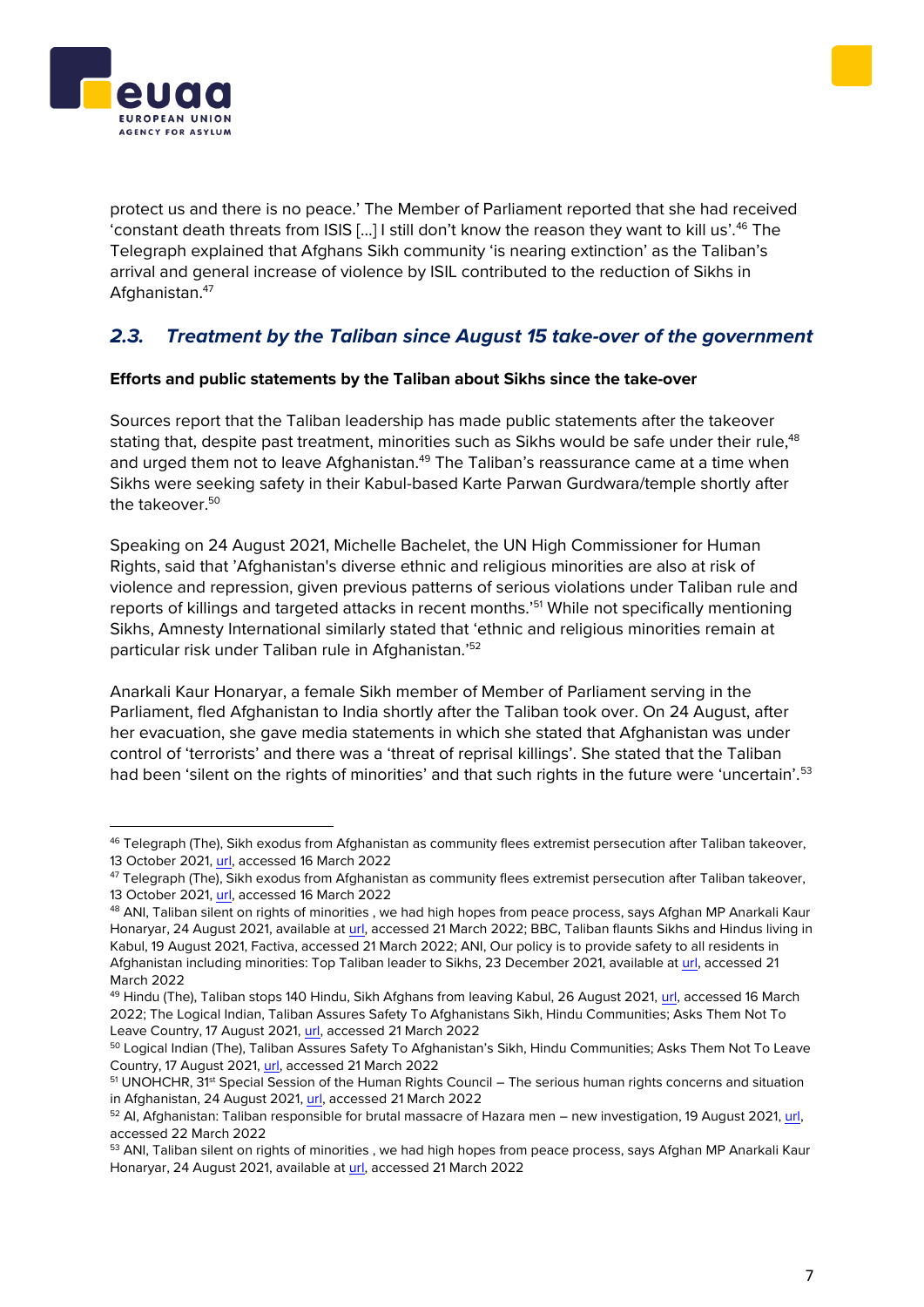In December 2021, the Taliban leadership met again with members of the Sikh community and Deputy Prime Minister Abdul Salam Hanafi stated that the Taliban government's policy is to 'provide safety and security for all residents in Afghanistan, including minorities'.<sup>54</sup> Further information on how the Taliban government policy and practices to protect minorities could not be found.

#### **Reports of violence by the Taliban since 15 August 2022**

Information about reports of violence against Sikhs by the Taliban since August 2021 was scarce among the sources consulted within the time constraints of this query.

The following incidents were found:

- The Telegraph reported anecdotal information from a male Sikh merchant in Jalalabad who claimed he was allegedly told to continue to pay protection money to the Taliban, convert to Islam, and stop selling herbs, and who also claimed to have received Taliban death threats in August 2021. <sup>55</sup>
- In October 2021, Indian news source, India Today, reported that there were two incidents against the Gurdwara Dashmesh Pita shrine in Karte Parwan in Kabul since the Taliban seized power in Afghanistan: In early October, suspected Taliban fighters allegedly 'stormed' into the Kabul gurdwara,<sup>56</sup> and tied up the guards, rummaged through the offices, and smashed CCTV cameras.<sup>57</sup> On October 9, the Taliban claimed that those who had done the vandalism and harassment had been arrested by Kabul police.<sup>58</sup> On 15 October 2021, suspected Taliban fighters who were heavily armed from a special unit allegedly entered forcibly, threatened the Gurdwara's security guards, and 'allegedly intimidated and abused worshippers' when they 'raided' the Gurdwara. During the incident, they also reportedly raided the adjacent office and residence of MP Narinder Singh Khalsa.<sup>59</sup> Reporting on the second incident, India Today reported that on Twitter, the 'former Punjab Chief Minister Captain Amarinder Singh condemned the attack on religious minorities by Taliban-led government in Afghanistan.' The article further explained that 'Taliban allegedly intimidated and abused the worshippers inside the sanctum [temple].<sup>'60</sup>





<sup>&</sup>lt;sup>54</sup> ANI, Our policy is to provide safety to all residents in Afghanistan including minorities: Top Taliban leader to Sikhs, 23 December 2021, available at [url,](https://snapshot.factiva.com/Search/SSResults) accessed 21 March 2022

<sup>55</sup> Telegraph (The), Sikh exodus from Afghanistan as community flees extremist persecution after Taliban takeover, 13 October 2021[, url,](https://www.telegraph.co.uk/global-health/terror-and-security/sikh-exodus-afghanistan-community-flees-extremist-persecution/) accessed 16 March 2022

<sup>&</sup>lt;sup>56</sup> India Today, Taliban's special forces 'forcibly' enter Kabul Gurdwara, Sikh community seeks India's help, 15 October 2021, [url,](https://www.indiatoday.in/world/story/taliban-special-forces-forcibly-enter-kabul-gurdwara-sikh-community-seeks-india-help-1865288-2021-10-15) accessed 22 March 2022

<sup>&</sup>lt;sup>57</sup> UNI, Those who harassed Hindu [sic] minority arrested, says Taliban spokesperson on gurdwara vandalism, 9 October 2021, [url,](http://www.uniindia.net/those-who-harassed-hindu-minority-arrested-says-taliban-spokesperson-on-gurdwara-vandalism/world/news/2529066.html) accessed 22 March 2022

<sup>58</sup> UNI, Those who harassed Hindu [sic] minority arrested, says Taliban spokesperson on gurdwara vandalism, 9 October 2021, [url,](http://www.uniindia.net/those-who-harassed-hindu-minority-arrested-says-taliban-spokesperson-on-gurdwara-vandalism/world/news/2529066.html) accessed 22 March 2022

<sup>&</sup>lt;sup>59</sup> India Today, Taliban's special forces 'forcibly' enter Kabul Gurdwara, Sikh community seeks India's help, 15 October 2021, [url,](https://www.indiatoday.in/world/story/taliban-special-forces-forcibly-enter-kabul-gurdwara-sikh-community-seeks-india-help-1865288-2021-10-15) accessed 22 March 2022

<sup>&</sup>lt;sup>60</sup> India Today, Amarinder Singh condemns attack on religious minorities by Taliban in Afghanistan, seeks goyt's help, 24 October 2021, [url,](https://www.indiatoday.in/india/story/amarinder-singh-condemns-attack-on-religious-minorities-by-taliban-afghanistan-1868732-2021-10-24) accessed 21 March 2022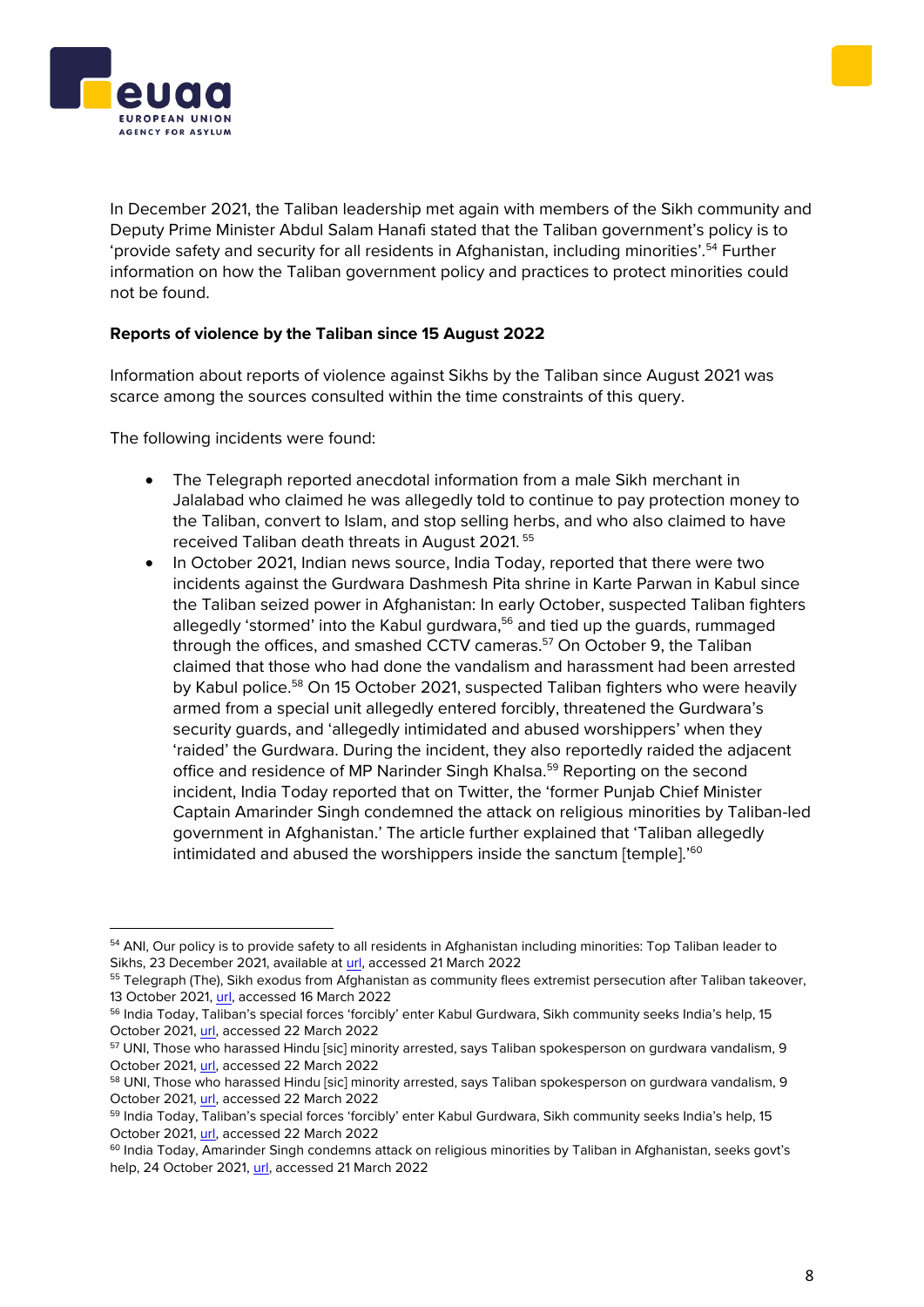



## **SOURCES USED**

AAN (Afghanistan Analysts Network), Blood in the Abode of Peace: The Attack on Kabul's Sikhs, 1 April 2020, [https://www.afghanistan-analysts.org/en/reports/war-and-peace/blood-in](https://www.afghanistan-analysts.org/en/reports/war-and-peace/blood-in-the-abode-of-peace-the-attack-on-kabuls-sikhs/)[the-abode-of-peace-the-attack-on-kabuls-sikhs/,](https://www.afghanistan-analysts.org/en/reports/war-and-peace/blood-in-the-abode-of-peace-the-attack-on-kabuls-sikhs/) accessed 22 March 2022

AFP (Agence France-Presse), Stay or go? Dilemma facing last of Afghan Sikhs, 20 January 2022, available at: [https://www.rfi.fr/en/stay-or-go-dilemma-facing-last-of-the-afghan-sikhs,](https://www.rfi.fr/en/stay-or-go-dilemma-facing-last-of-the-afghan-sikhs) accessed 22 March 2022

AI (Amnesty International), Afghanistan: Taliban responsible for brutal massacre of Hazara men – new investigation, 19 August 2021, [https://www.amnesty.org/en/latest/news/2021/08/afghanistan-taliban-responsible-for-brutal](https://www.amnesty.org/en/latest/news/2021/08/afghanistan-taliban-responsible-for-brutal-massacre-of-hazara-men-new-investigation/)[massacre-of-hazara-men-new-investigation/,](https://www.amnesty.org/en/latest/news/2021/08/afghanistan-taliban-responsible-for-brutal-massacre-of-hazara-men-new-investigation/) accessed 15 March 2022

ANI (Asian News International), Our policy is to provide safety to all residents in Afghanistan including minorities: Top Taliban leader to Sikhs, 23 December 2021, Factiva, accessed 21 March 2022

ANI (Asian News International), Taliban silent on rights of minorities , we had high hopes from peace process, says Afghan MP Anarkali Kaur Honaryar, 24 August 2021, Factiva, accessed 21 March 202

BBC, Kabul airport attack: What do we know?, 27 August 2021, [https://www.bbc.com/news/world-asia-58349010,](https://www.bbc.com/news/world-asia-58349010) accessed 14 March 2022

BBC, Taliban flaunts Sikhs and Hindus living in Kabul, 19 August 2021, Factiva, accessed 21 March 2022

Deccan Herald, Gurpurab: Taliban assure Sikhs safe passage to India, 2 September 2021, Factiva, accessed 21 March 2022

Deccan Herald, Sikhs , Hindus In Afghan assured of safety by Taliban, 19 August 2021, Factiva, accessed 21 March 2022

DNA WebTeam, ' Why is world silent ?' asks Afghanistan's first female Sikh MPAnarkali Kaur Honaryar , 24 August 2021, [https://www.dnaindia.com/india/report-why-is-world-silent-asks](https://www.dnaindia.com/india/report-why-is-world-silent-asks-afghanistan-s-first-female-sikh-mp-anarkali-kaur-honaryar-2907569)[afghanistan-s-first-female-sikh-mp-anarkali-kaur-honaryar-2907569,](https://www.dnaindia.com/india/report-why-is-world-silent-asks-afghanistan-s-first-female-sikh-mp-anarkali-kaur-honaryar-2907569) accessed 21 March 2022

DW (Deutsche Welle), Afghanistan: What does Taliban rule mean for Sikhs and Hindus?, 8 September 2021, [https://www.dw.com/en/afghanistan-what-does-taliban-rule-mean-for-sikhs](https://www.dw.com/en/afghanistan-what-does-taliban-rule-mean-for-sikhs-and-hindus/a-59122249)[and-hindus/a-59122249,](https://www.dw.com/en/afghanistan-what-does-taliban-rule-mean-for-sikhs-and-hindus/a-59122249) accessed 16 March 2022

Freedom House, Freedom in the World Report 2021 - Afghanistan, 2021, [https://freedomhouse.org/country/afghanistan/freedom-world/2021,](https://freedomhouse.org/country/afghanistan/freedom-world/2021) accessed 15 March 2022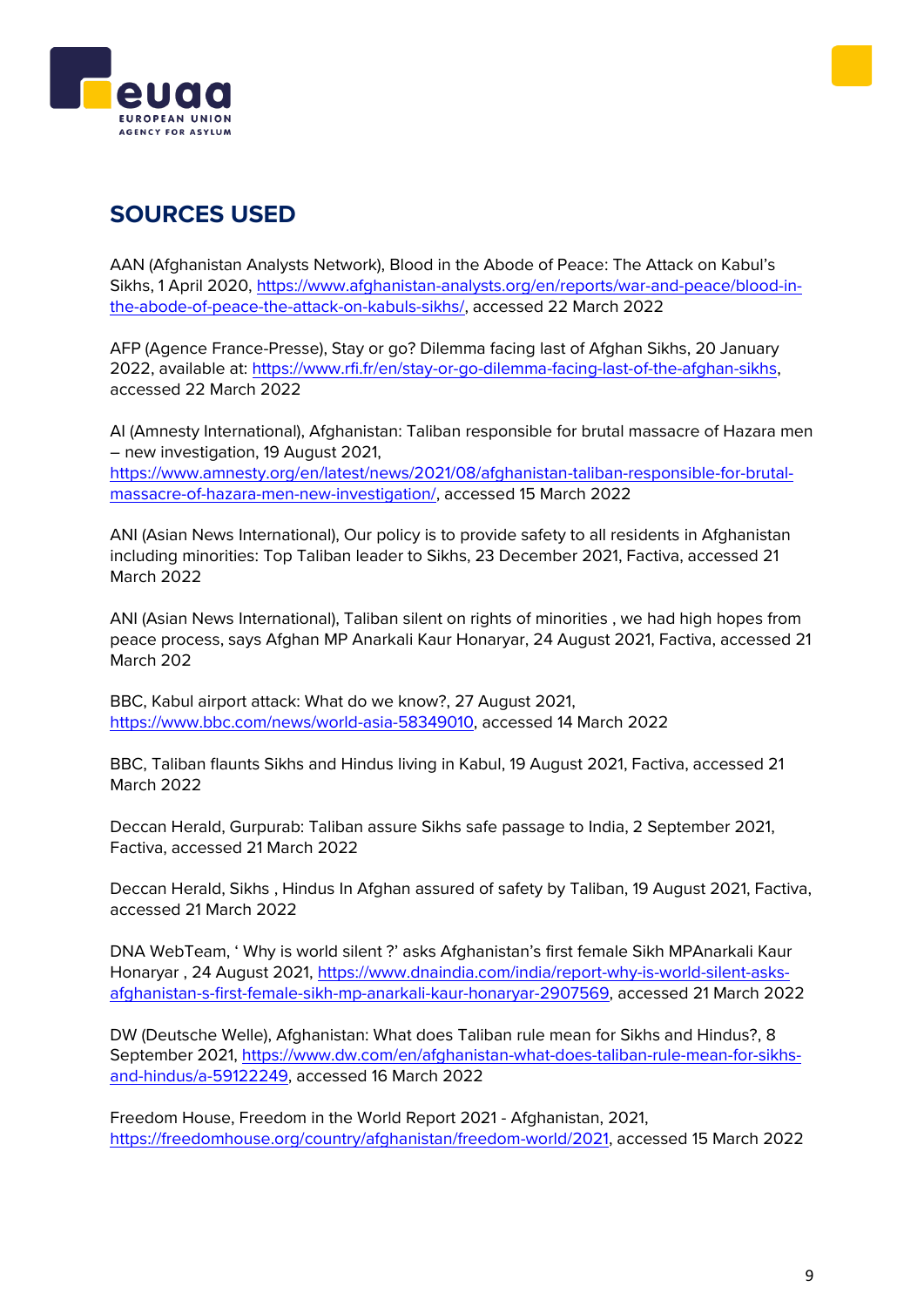



Guardian (The), We can never go back': Taliban surge spreads fear in Delhi's 'Little Kabul', 25 August 2021, [https://www.theguardian.com/world/2021/aug/25/if-i-go-back-i-will-be-killed-the](https://www.theguardian.com/world/2021/aug/25/if-i-go-back-i-will-be-killed-the-plight-of-afghan-refugees-in-india)[plight-of-afghan-refugees-in-india,](https://www.theguardian.com/world/2021/aug/25/if-i-go-back-i-will-be-killed-the-plight-of-afghan-refugees-in-india) accessed 15 March 2022

India Today, Amarinder Singh condemns attack on religious minorities by Taliban in Afghanistan, seeks govt's help, 24 October 2021, [https://www.indiatoday.in/india/story/amarinder-singh-condemns-attack-on-religious](https://www.indiatoday.in/india/story/amarinder-singh-condemns-attack-on-religious-minorities-by-taliban-afghanistan-1868732-2021-10-24)[minorities-by-taliban-afghanistan-1868732-2021-10-24,](https://www.indiatoday.in/india/story/amarinder-singh-condemns-attack-on-religious-minorities-by-taliban-afghanistan-1868732-2021-10-24) accessed 21 March 2022

India Today, Taliban's special forces 'forcibly' enter Kabul Gurdwara, Sikh community seeks India's help, 15 October 2021, [https://www.indiatoday.in/world/story/taliban-special-forces](https://www.indiatoday.in/world/story/taliban-special-forces-forcibly-enter-kabul-gurdwara-sikh-community-seeks-india-help-1865288-2021-10-15)[forcibly-enter-kabul-gurdwara-sikh-community-seeks-india-help-1865288-2021-10-15,](https://www.indiatoday.in/world/story/taliban-special-forces-forcibly-enter-kabul-gurdwara-sikh-community-seeks-india-help-1865288-2021-10-15) accessed 21 March 2022

Indian Express (The), Taliban has offered minorities 'safe passage' to India for Gurpurab: organisers, 2 September 2021, Factiva, accessed 22 March 2022

Logical Indian (The), Taliban Assures Safety To Afghanistans Sikh, Hindu Communities; Asks Them Not To Leave Country, 17 August 2021, [https://thelogicalindian.com/trending/sikh-and](https://thelogicalindian.com/trending/sikh-and-hindu-communities-assured-safety-by-taliban-30274)[hindu-communities-assured-safety-by-taliban-30274,](https://thelogicalindian.com/trending/sikh-and-hindu-communities-assured-safety-by-taliban-30274) accessed 21 March 2022

New York Times (The), India says it will prioritize Hindus and Sikhs in issuing 'emergency visas' to Afghans, 17 August 2021, [https://www.nytimes.com/2021/08/17/world/asia/india](https://www.nytimes.com/2021/08/17/world/asia/india-afghanistan-visas.html)[afghanistan-visas.html,](https://www.nytimes.com/2021/08/17/world/asia/india-afghanistan-visas.html) accessed 16 March 2022

Outlook India, Afghanistan: India Extends Humanitarian Assistance To Taliban Ruled Region, 11 December 2021, [https://www.outlookindia.com/website/story/india-news-afghanistan-india](https://www.outlookindia.com/website/story/india-news-afghanistan-india-extends-humanitarian-assistance-to-taliban-ruled-region/404704)[extends-humanitarian-assistance-to-taliban-ruled-region/404704,](https://www.outlookindia.com/website/story/india-news-afghanistan-india-extends-humanitarian-assistance-to-taliban-ruled-region/404704) accessed 15 March 2022

SBS Pashto, 'Grave fears' for the last remaining Sikhs and Hindus in Afghanistan, 28 September 2021, [https://www.sbs.com.au/language/english/grave-fears-for-the-last-remaining](https://www.sbs.com.au/language/english/grave-fears-for-the-last-remaining-sikhs-and-hindus-in-afghanistan)[sikhs-and-hindus-in-afghanistan,](https://www.sbs.com.au/language/english/grave-fears-for-the-last-remaining-sikhs-and-hindus-in-afghanistan) accessed 21 March 2022

Telegraph (The), Sikh exodus from Afghanistan as community flees extremist persecution after Taliban takeover, 13 October 2021, [https://www.telegraph.co.uk/global-health/terror-and](https://www.telegraph.co.uk/global-health/terror-and-security/sikh-exodus-afghanistan-community-flees-extremist-persecution/)[security/sikh-exodus-afghanistan-community-flees-extremist-persecution/,](https://www.telegraph.co.uk/global-health/terror-and-security/sikh-exodus-afghanistan-community-flees-extremist-persecution/) accessed 16 March 2022

Telegraph (The), Taliban stop 140 India-bound Afghan Sikhs and Hindus from taking flight, 29 August 2021, Factiva, accessed 22 March 2022

Times of India, Afghan Sikhs, Hindus sheltering at Kabul gurdwara return home, 1 September 2021, Factiva, accessed 23 March 2022

UNI (United News of India), Afghan Hindus, Sikhs can travel to India: Taliban, 30 August 2021, [http://www.uniindia.net/~/afghan-hindus-sikhs-can-travel-to-india-](http://www.uniindia.net/~/afghan-hindus-sikhs-can-travel-to-india-taliban/India/news/2491844.html)